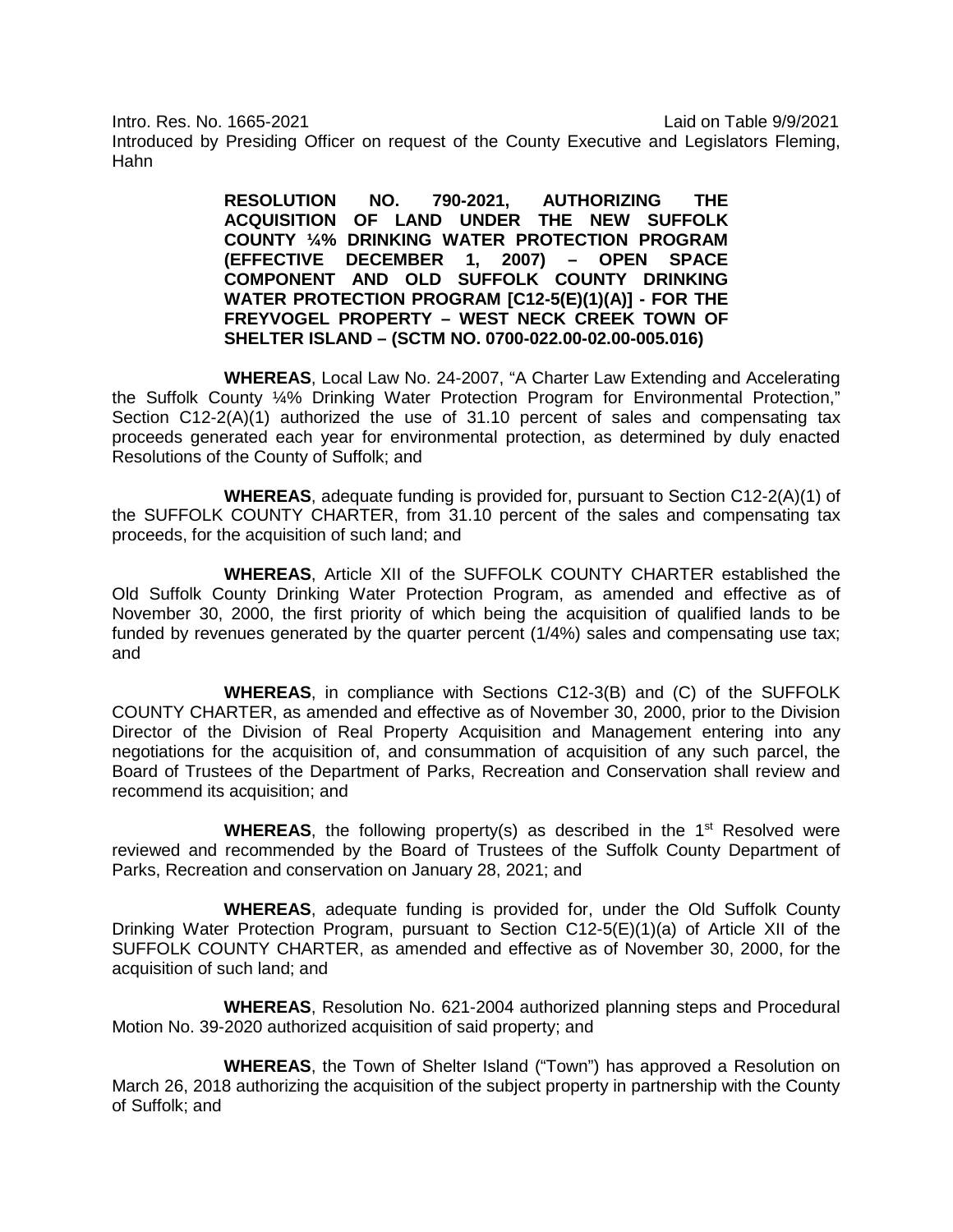**WHEREAS**, the Environmental Trust Review Board has reviewed the appraisals and the report of the Internal Appraisal Review Board and has approved the purchase price and authorized the Director of Real Estate and/or his designee to negotiate the acquisition; and

**WHEREAS**, based upon the Environmental Trust Review Board approved value, an offer to acquire the subject property was made to and accepted by the owner of said property; and

**WHEREAS**, contracts to acquire said property were prepared by the office of the County Attorney, executed by the owner of the subject property, the Town, and the Director of Real Estate and/or her designee and approved as to legality by the Office of the County Attorney; and

**WHEREAS**, the following property(s), as described in the 1<sup>st</sup> Resolved, is listed in Resolution No. 625-2004 – Mastic/Shirley Conservation Area Phase I and/or Resolutions Nos. 621-2004 and/or 877-2005 – Master Lists I and/or II Reports, respectively; and

**WHEREAS**, on November 20, 2007, Suffolk County, as SEQRA Lead Agency, in Resolution 1083-2007, issued a SEQRA negative declaration in connection with the proposed future acquisitions of properties for the preservation of open space for passive park purposes as set forth in Resolution No. 625-2004 – Mastic/Shirley Conservation Area Phase I and Resolutions Nos. 621-2004 and/or 877-2005 – Master Lists I and II Reports, respectively; now, therefore be it

**1st RESOLVED**, that the County of Suffolk hereby approves the acquisition of the subject property set forth below under the New Suffolk County ¼% Drinking Water Protection Program, effective as of December 1, 2007, Open Space component and for a total purchase price of Two Million Five Hundred Thousand Dollars (\$2,500,000.), which cost is to be shared by the County of Suffolk and the Town, with the County of Suffolk's share, totaling One Million Two Hundred Fifty Thousand Dollars (\$1,250,000.), for a fifty percent (50%) undivided interest; and the Town's share, totaling One Million Two Hundred Fifty Thousand Dollars (\$1,250,000.), for a fifty percent (50%) undivided interest, subject to a final survey; and hereby authorizes additional expenses, which shall include, but not be limited to, the cost of surveys, appraisals, environmental audits, title reports and insurance, and tax adjustments:

|                | <b>SUFFOLK COUNTY</b>  |         |               | <b>REPUTED OWNER</b>          |
|----------------|------------------------|---------|---------------|-------------------------------|
| <b>PARCEL:</b> | <b>TAX MAP NUMBER:</b> |         | <b>ACRES:</b> | <b>AND ADDRESS:</b>           |
| No. 1          | <b>District</b>        | 0700    | $5.02+$       | Carla White Freyvogel         |
|                | Section                | 022.00  |               | 3303 Water Street NW, Unit 4C |
|                | <b>Block</b>           | 02.00   |               | Washington, DC 20007          |
|                | Lot                    | 005.016 |               |                               |

## and be it further

2<sup>nd</sup> RESOLVED, that the Director of Real Estate and/or his designee, is hereby authorized, empowered, and directed, pursuant to Section C42-3(C)(3) of the SUFFOLK COUNTY CHARTER, to acquire the parcel(s) listed herein above from the reputed owner, the funding for which shall be provided under the New Suffolk County Drinking Water Protection Program, effective as of December 1, 2007, Open Space component, Section C12-2(A)(1) and Old Suffolk County Drinking Water Protection Program, Section C12-5(E)(1)(a) of the SUFFOLK COUNTY CHARTER for One Million Two Hundred Fifty Thousand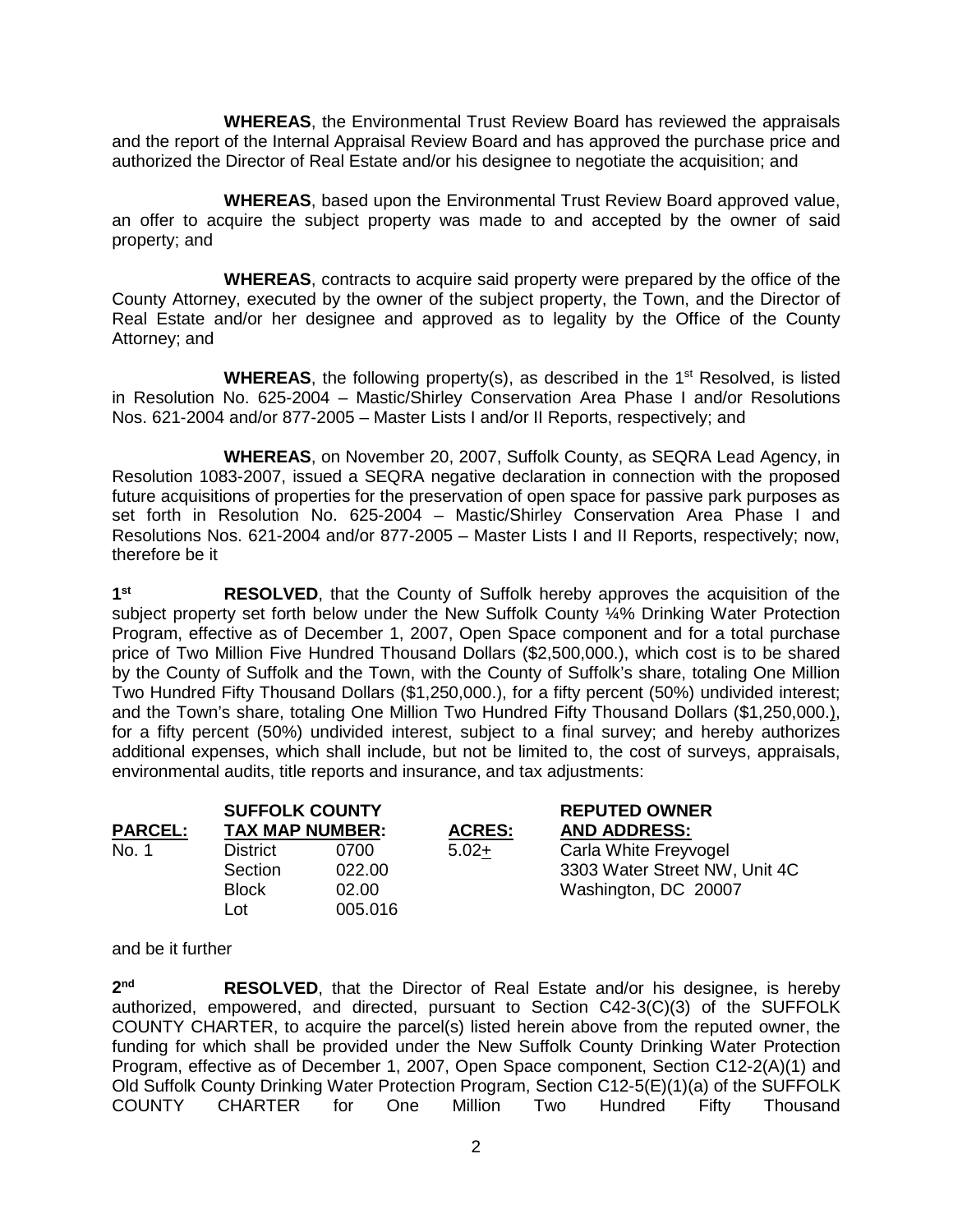Dollars (\$1,250,000.), subject to a final survey, if appropriate, said amount representing the County's share of the total purchase price; and be it further

**3rd RESOLVED**, that the County Comptroller is hereby authorized to reserve and to pay \$1,250,000., subject to a final survey, if appropriate, from previously appropriated funds in capital project 8714.211 for the New Suffolk County Drinking Water Protection Program, effective as of December 1, 2007, Open Space component, Section C12-2(A)(1) and the Old Suffolk County Drinking Water Protection Program, Section C12-5(E)(1)(a) of the SUFFOLK COUNTY CHARTER, for this acquisition; and be it further

**4th RESOLVED**, that the title to this acquisition shall be held by the County of Suffolk and the Town, as tenants-in-common, each owning and undivided 50% interest; and be it further

**5th RESOLVED**, that the Director of Real Estate and/or his designee; the County Planning Division; and the County Department of Public Works are hereby authorized, empowered, and directed to take such actions and to pay such additional expenses as may be necessary and appropriate to consummate such acquisition, including, but not limited to, securing appraisals, title insurance and title reports, obtaining surveys, engineering reports and environmental audits, making tax adjustments and executing such other documents as are required to acquire such County interest in said lands; and be it further

**6th RESOLVED**, that pursuant to Section C12-2(A)(2)(c) this property is not to be developed and One (1) Workforce Housing Development Rights, representing the County's fifty percent (50%) interest in the total number of development rights allocated to the property, shall be removed and placed in the Suffolk County Workforce Housing Transfer of Development Rights Program registry pursuant to the Workforce Housing Development Rights Program as developed by the Department of Planning, consistent with Resolution No. 412-2005, as amended, and approved by the Suffolk County Executive and the Suffolk County Legislature; and be it further

**7th RESOLVED**, that the acquisition of such parcel(s) meets the following criteria as required under Section C12-2(A)(1) of the SUFFOLK COUNTY CHARTER

- a.) freshwater/tidal wetlands and buffer lands for same;
- d.) lands determined by the County Department of Planning to be necessary for maintaining the quality of surface and/or groundwater in Suffolk County;
- e.) lands identified by the South Shore Estuary Reserve (SSER), Peconic Estuary Program (PEP), and/or Long Island Sound Comprehensive Conservation (and) Management Plan (LICMP) as needed to protect coastal water resources; and be it further

8<sup>th</sup> RESOLVED, that the subject parcel(s) shall be transferred to the County Department of Parks, Recreation and Conservation for passive recreational use; and be it further

**9th RESOLVED**, that the Director of Real Estate and/or his designee is hereby authorized to negotiate and to enter into any necessary collateral agreements with the Town to effectuate the terms of this resolution; and be it further